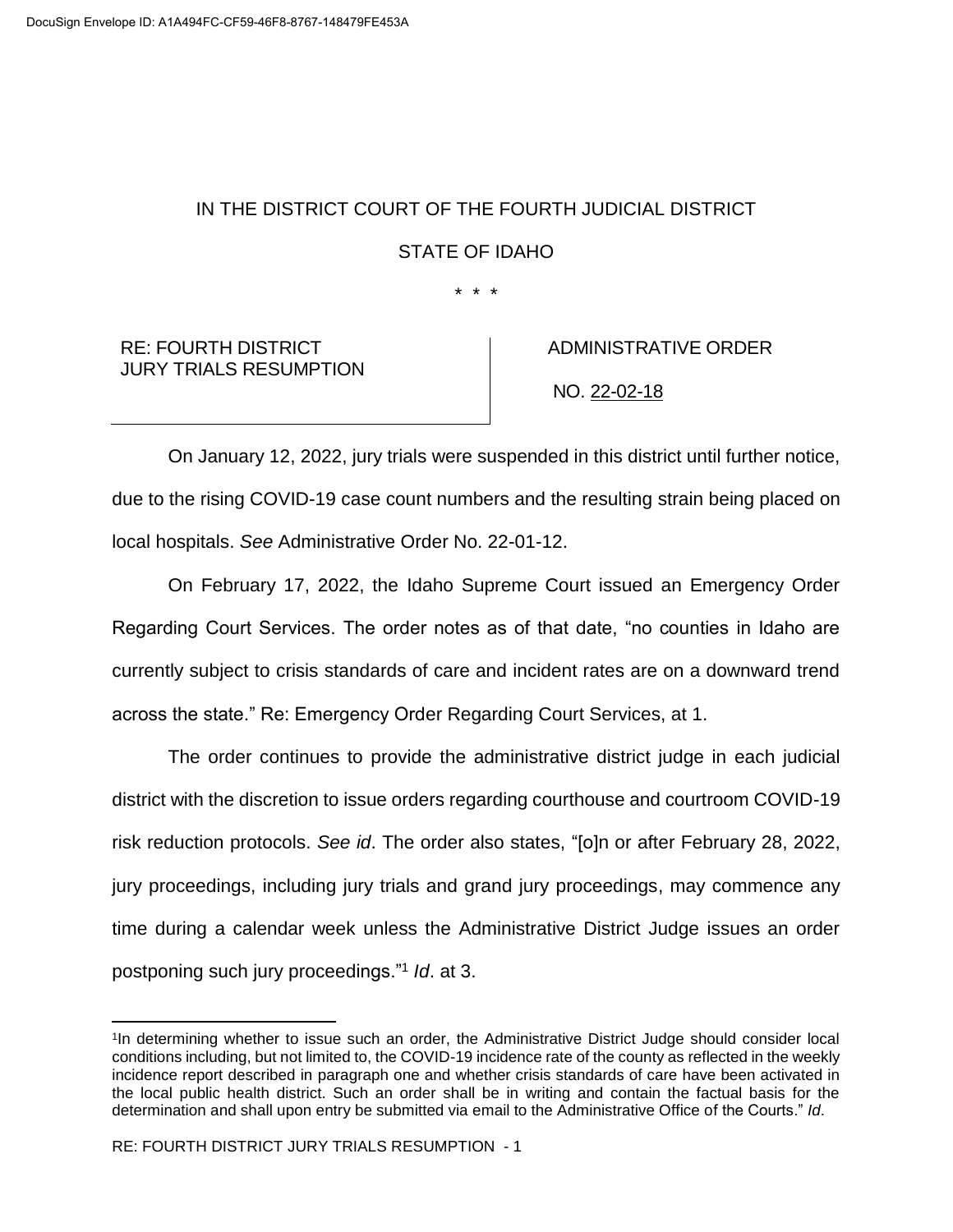Crisis standards of care have been deactivated in the local public health district.

As of yesterday, COVID-19 case count numbers were down and below a seven-day moving average incidence rate of 25 cases per 100,000 population in all counties in this district.<sup>2</sup>

In view of the foregoing, Administrative Order No. 22-01-12 is rescinded. Jury proceedings, including jury trials and grand jury proceedings, may commence in this district, beginning the calendar week of February 28, 2022, until further notice.

Administrative Order No. 21-11-24 ("Imposition of Mask and Social Distancing Requirement in Courtrooms and Court Related Areas in the Courthouses in Ada, Boise, Elmore, and Valley Counties Due to COVID-19") remains in effect, until further notice.

IT IS SO ORDERED.

Dated this 18th day of February 2022.

2/18/2022 | 2:23 PM MST

Judge Steven Hippler \_\_\_\_\_\_\_\_\_\_\_\_\_\_\_\_\_\_\_\_\_\_\_\_\_\_\_\_\_\_\_

-DocuSianed by:

HONORABLE STEVEN J. HIPPLER Administrative District Judge Fourth Judicial District

cc: All Judges

 $\overline{\phantom{a}}$ 

Sandra Barrios, Trial Court Administrator, Fourth Judicial District Phil McGrane, Ada County Clerk of Court Mary T. Prisco, Boise County Clerk of Court Shelley Essl, Elmore County Clerk of Court Douglas Miller, Valley County Clerk of Court Jan Bennetts, Ada County Prosecutor Adam Strong, Boise County Prosecutor Daniel Page, Elmore County Prosecutor Brian Naugle, Valley County Prosecutor

<sup>2</sup>While there is still a large backlog of unprocessed positive test results (28,200), it appears it is going to take a significant period of time to eliminate this backlog and it is otherwise evident that the COVID-19 incidence rates in the state and in this district are on a downward trend.